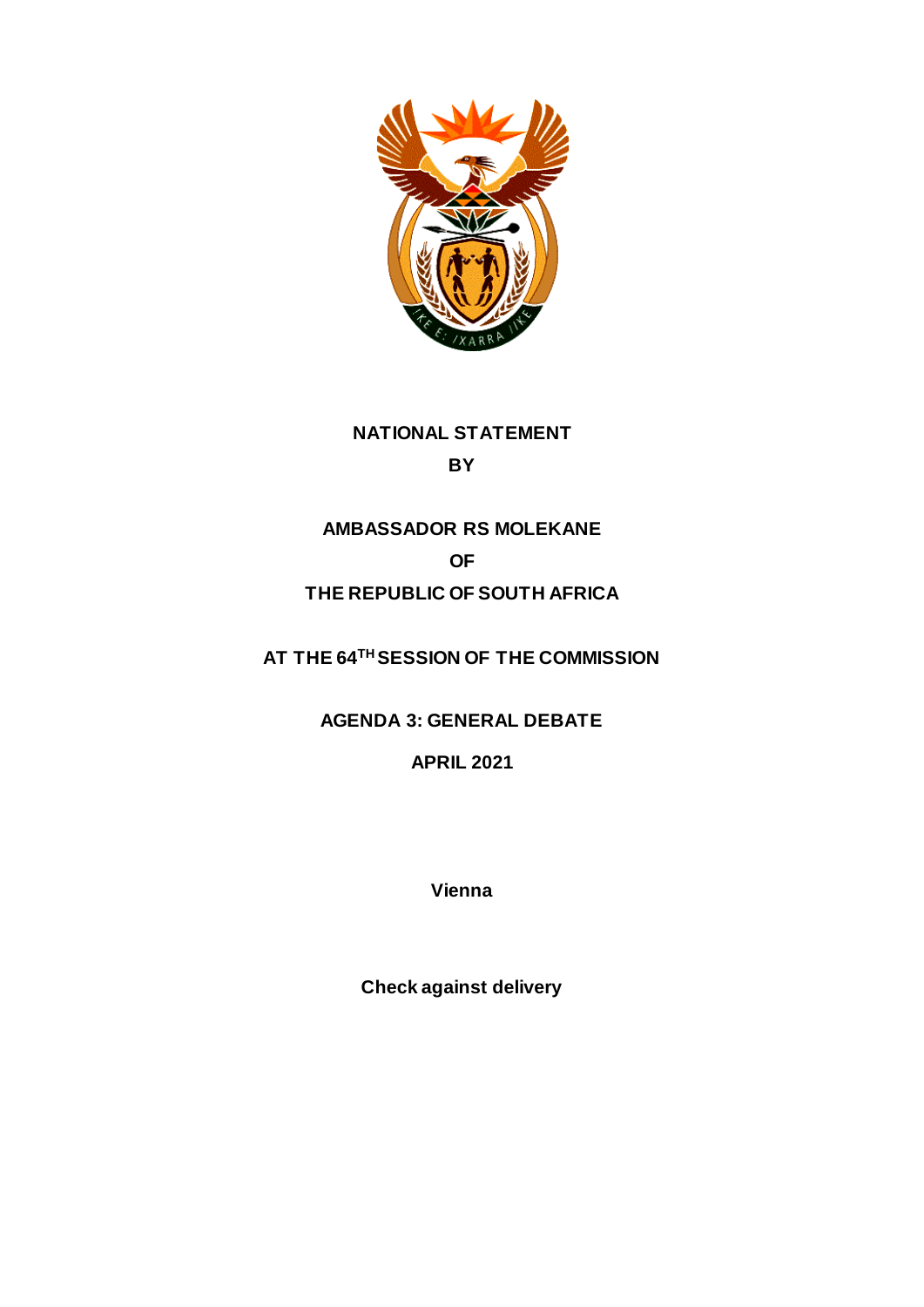**Chairperson, Executive Director of the UNODC, President of the International Narcotics Control Board, Director General of the World Health Organization, Distinguished Guest, Ladies and Gentlemen,** 

At the outset let me extend my delegation's warm congratulations to you on your election as Chair of the 64th Session of the Commission on Narcotic Drugs.

To this end, I would like to assure you and your Bureau of my delegation's support. I also express my delegation's sincere appreciation to the Secretariat for diligently preparing for this session.

South Africa associates itself with the statements made on behalf of the African Group and the G77 and China.

I would like to make the following remarks in my national capacity.

## **Chairperson,**

In order to deal with the scourge of the world drug problem, South Africa uses a human rights based approach through accelerating the implementation of prevention and treatment programmes targeted towards vulnerable groups. The 2019 Ministerial Declaration as informed by the three international drug control conventions; the 2009 Political Declaration and Plan of Action; the 2014 Joint Ministerial Statement and the 2016 United Nations General Assembly Special Session (UNGASS) Outcome Document remain important instruments in our resolve to fight and reverse the world drug problem.

South Africa reiterates its concern that the world drug problem continues to persist to the detriment of socio-economic development, thus negatively affecting the achievement of the UN Sustainable Development Goals 3, 5 and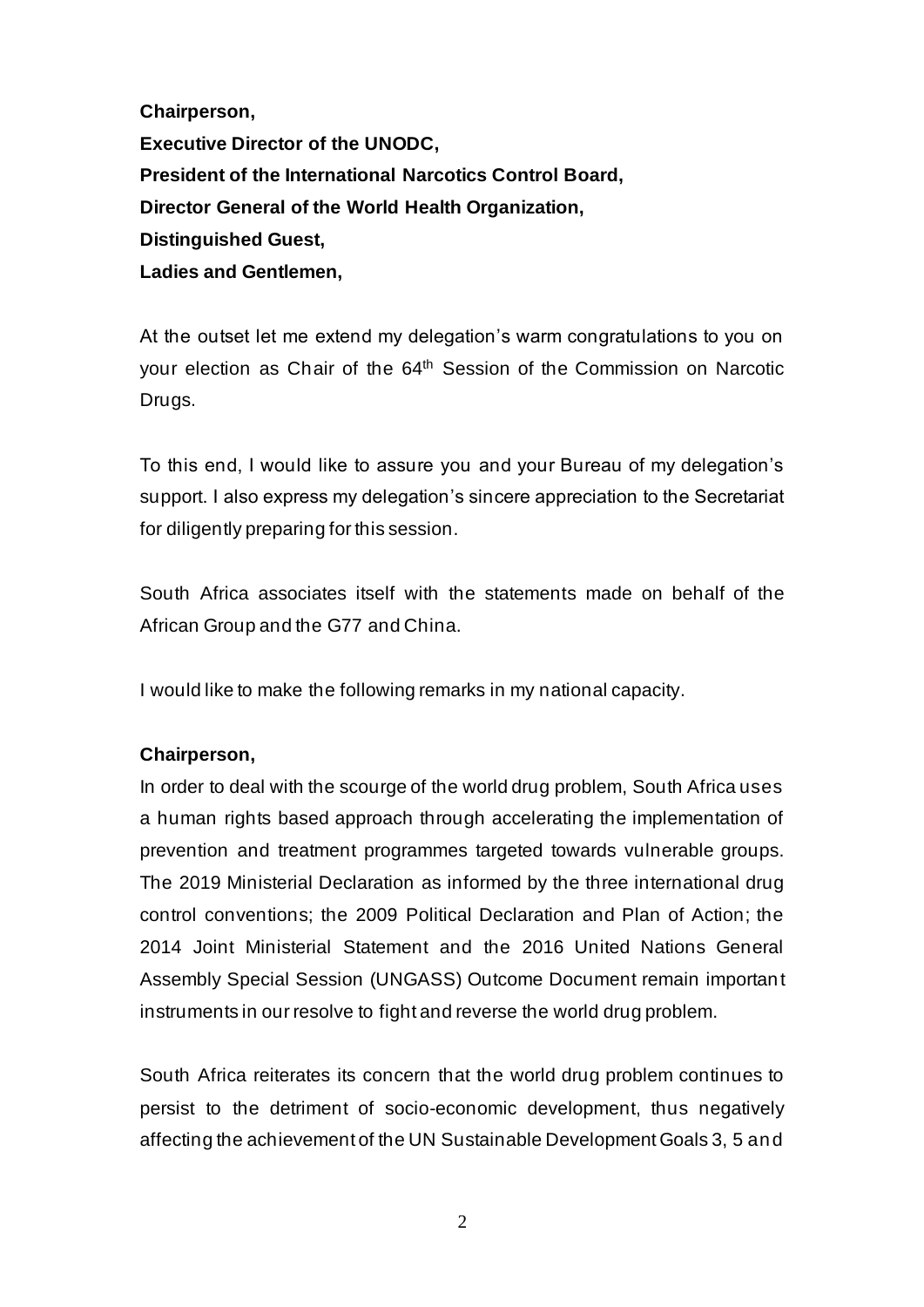16. In addition, the scourge of illicit drugs poses a threat to security and stability throughout the world.

During this period, when we are faced with the COVID-19 pandemic, criminal networks continue their illegal acts of peddling drugs. In this regard, my country observed the global trends that arose from the COVID-19 pandemic on the world drug problem.

Criminal networks and syndicates took advantage of the lockdown situation in many countries by adapting their operations. There was an increase in the usage of the internet or the dark web for ordering, supplying and delivery of drugs and chemicals. This led to more use of cargo, mail and other means of transportation rarely seen before including the Illegal crossing of land and line borders to supply these products. We are cognisant that substance abusers particularly vulnerable groups including Children, Youth and Women were impacted significantly by the effects of the national lockdown.

Globally criminal networks are taking advantage of the broad business network which is interconnected with globalisation, evolving communication technologies and business models to carry out their illegal activities. This helped fuel the global drug supply during this period. We also saw an increase in frequent use of crypto currency for payment of drug trafficking transactions. The supply of counterfeit pharmaceutical drugs also became a more common occurrence.

## **Chairperson**

South Africa noted the global trends that drug use remains multifaceted in nature and characterised by concurrent use of several substances. These substances include the use of conventional plant based drugs; synthetic stimulants; and opioids. In this regard, we call on the international community to adopt innovative approaches to address these challenges.

3